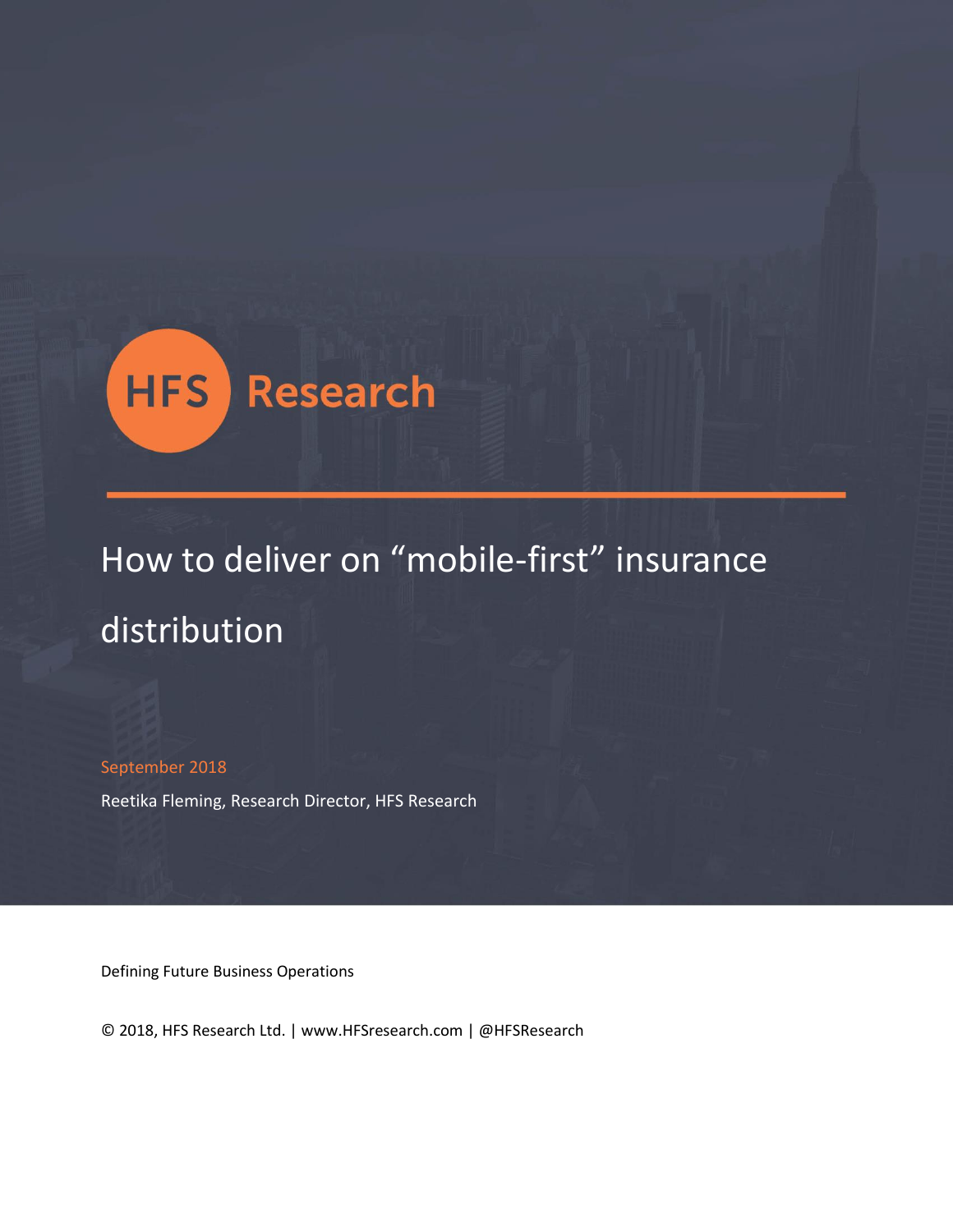Distribution is the fastest changing facet of property and casualty (P&C) insurance. The role of agents in both personal and commercial lines is morphing almost as quickly as emerging technologies are entering and changing the industry. Agents once controlled the lion's share of responsibilities across insurance product distribution, assisting clients from risk selection through to pricing. Their roles are now evolving with the introduction of insurtech, perhaps transitioning to becoming tech-enabled advisors in the future. These industry changes are creating questions and exciting new opportunities for insurance technology and strategy leaders, with mobility emerging as a fundamental insurtech capability in the next few years.

## Mobility emerges as the central character to disrupt insurance distribution

With advancements in both consumer and enterprise technology, every aspect of insurance is changing. Customers, particularly in personal lines, expect the same superior interaction and engagement from their carriers as they do from consumer-focused industries (see *[How Insurtechs Must Embrace Insurtech To Win](https://www.hfsresearch.com/pointsofview/how-insurance-carriers-must-embrace-insurtech-to-win-on-customer-experience)  [On Customer Experience](https://www.hfsresearch.com/pointsofview/how-insurance-carriers-must-embrace-insurtech-to-win-on-customer-experience)*.)

The industry has been slow to adapt to consumer shifts, which especially impacts distribution. Often the distribution channel represents the face of the insurance brand to potential customers. Insurtech disruptors have been quick to exploit this opportunity in the last three years. Insurtech investments skew disproportionately toward the distribution part of the insurance value chain. Mobility is arguably the single biggest evolution that insurtechs have brought to the table. As Exhibit 1 illustrates, mobile apps are becoming more pervasive in the industry, based on an HFS study of 50 P&C insurance executives in North America in Q2-Q3 2017. Nearly 72% say that enterprise mobility is critical or increasingly important among key digital technologies. On the flip side, more than a quarter (26%) consider mobile apps to be an "emerging" priority, further illustrating the industry's disconnect with consumer shifts and the need for disruption.

The value proposition for some of the biggest disruptors is the instant engagement, personalization, and anytime-anywhere convenience that mobile channels offer customers. Trov, a Silicon Valley company primarily working in Australia and the UK, is an example of this trend. Trov's app lets customers turn

2

© 2018, HFS Research Ltd. | www.HFSresearch.com | @HFSResearch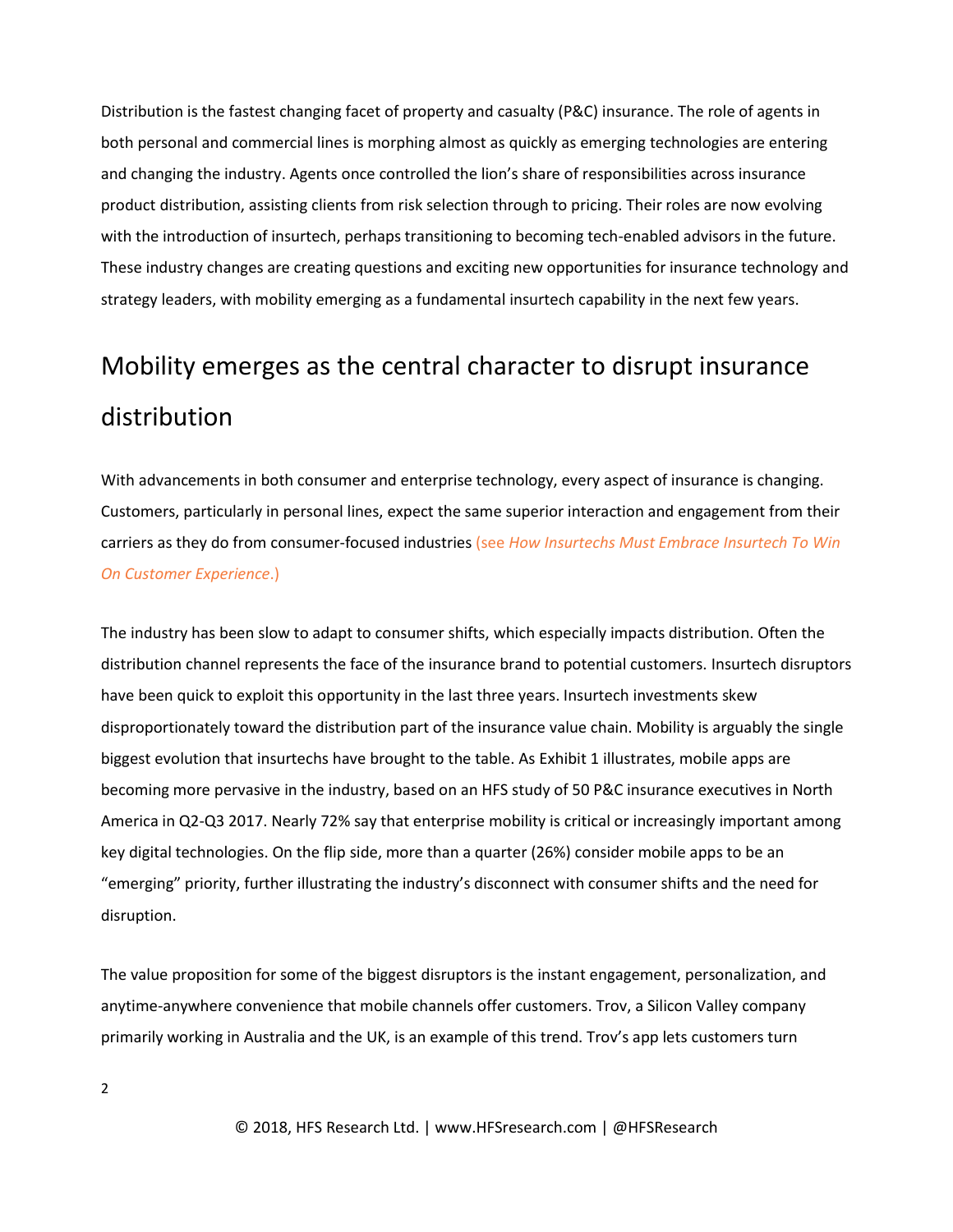protection on and off for their insured items with a few taps, and the app processes claims automatically within minutes.



Exhibit 1: **Almost a third of P&C insurance leaders consider mobile technologies "mission critical"**

*Source: Entering the Age of Insurance Policy Administration As-a-Service, HfS Research, 2017, n = 50 U.S. P&C decision makers*

## Your insurance mobility strategy needs to go beyond

### technological considerations

As insurtechs continue to hit at the heart of "mobile-first" distribution strategies, their efforts bring up questions for large P&C carriers that have built up traditional distribution networks and supporting technology platforms over decades. The next few years for insurance will see roles changing, core partnerships shifting, and business models adapting due to changes in distribution. The lines are blurring between producers and distributors. Agencies, when involved, will be replaced by digitally enabled ones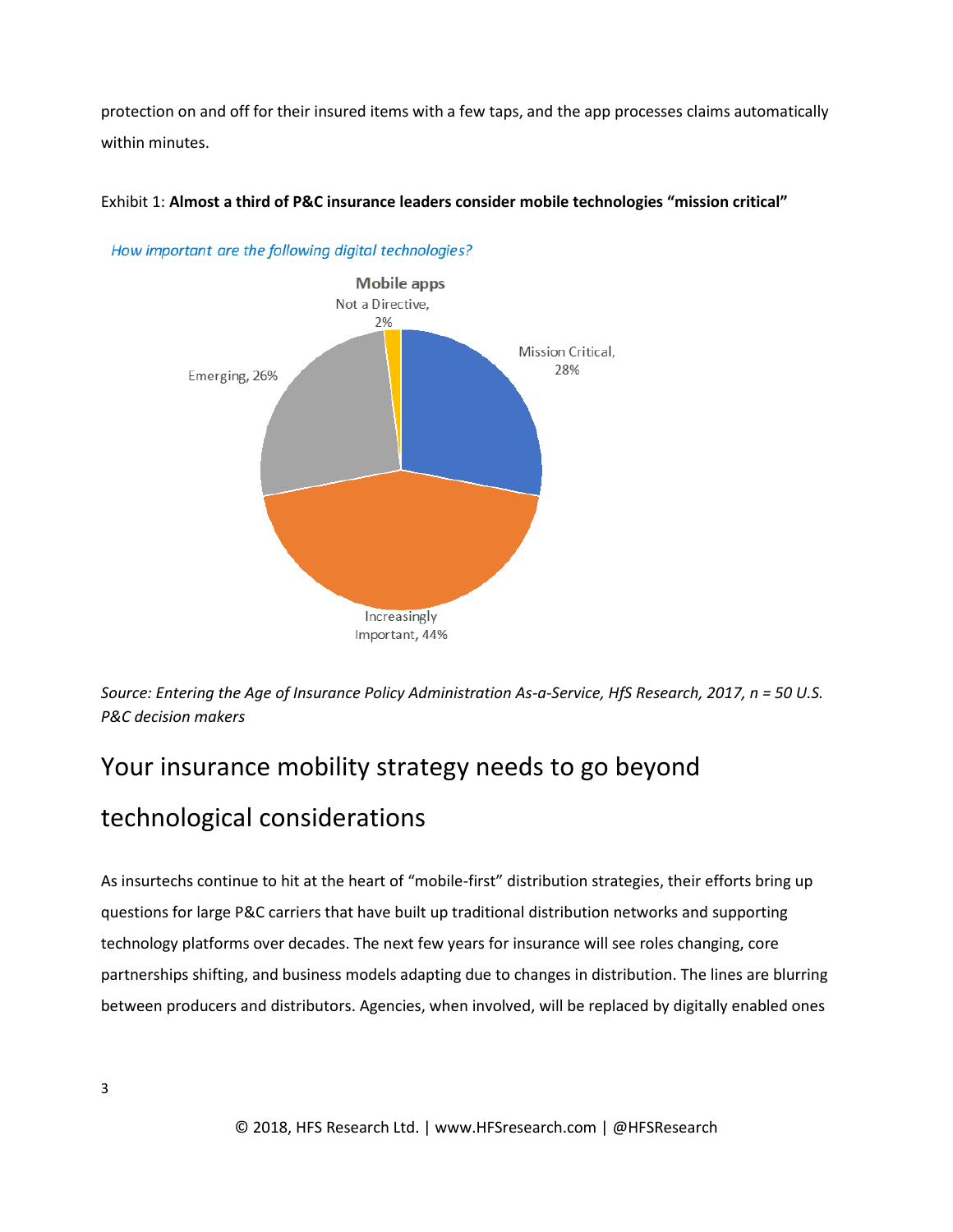that can transition to advisory roles. Here are some key considerations for P&C carriers as they navigate these waters, pinning their hopes on mobile-based product distribution:

- **» Realize that personalized engagement doesn't stop at your mobile app.** Many P&C carriers moved quickly in response to consumer trends and created branded native apps. What is almost forgotten is that consumer tech trends are advancing at such speeds that apps may not be the only solution to engaging with customers digitally. Evaluate whether building a native app is the best way to engage customers for your particular brand or portfolio. There could be opportunities to enable other web services, for example connecting data into other third-party existing apps, plugging into existing APIs, or creating web services with data and insights that could be useful to your end customers, agents, and other staff.
- **» Carefully select which channel to leverage for each customer interaction.** As communication channels like voice assistants and intelligent digital displays take off, think of ways in which each channel could be best leveraged for certain customer interactions in your distribution lifecycle. Consider how you can facilitate hand-offs to continue an interaction thread to a meaningful conclusion (e.g., from asking Alexa for a product recommendation to browsing quotes on an iPad). Our [recent research](https://www.hfsresearch.com/pointsofview/be-a-digital-enterprise-integrate-digital-and-traditional-customer-channels) into customer engagement strategies highlights the pervasiveness of this challenge, finding nearly half of CX leaders admitting that digital customer engagement is deployed piecemeal and separated from traditional channels rather than being integrated into the big picture journey.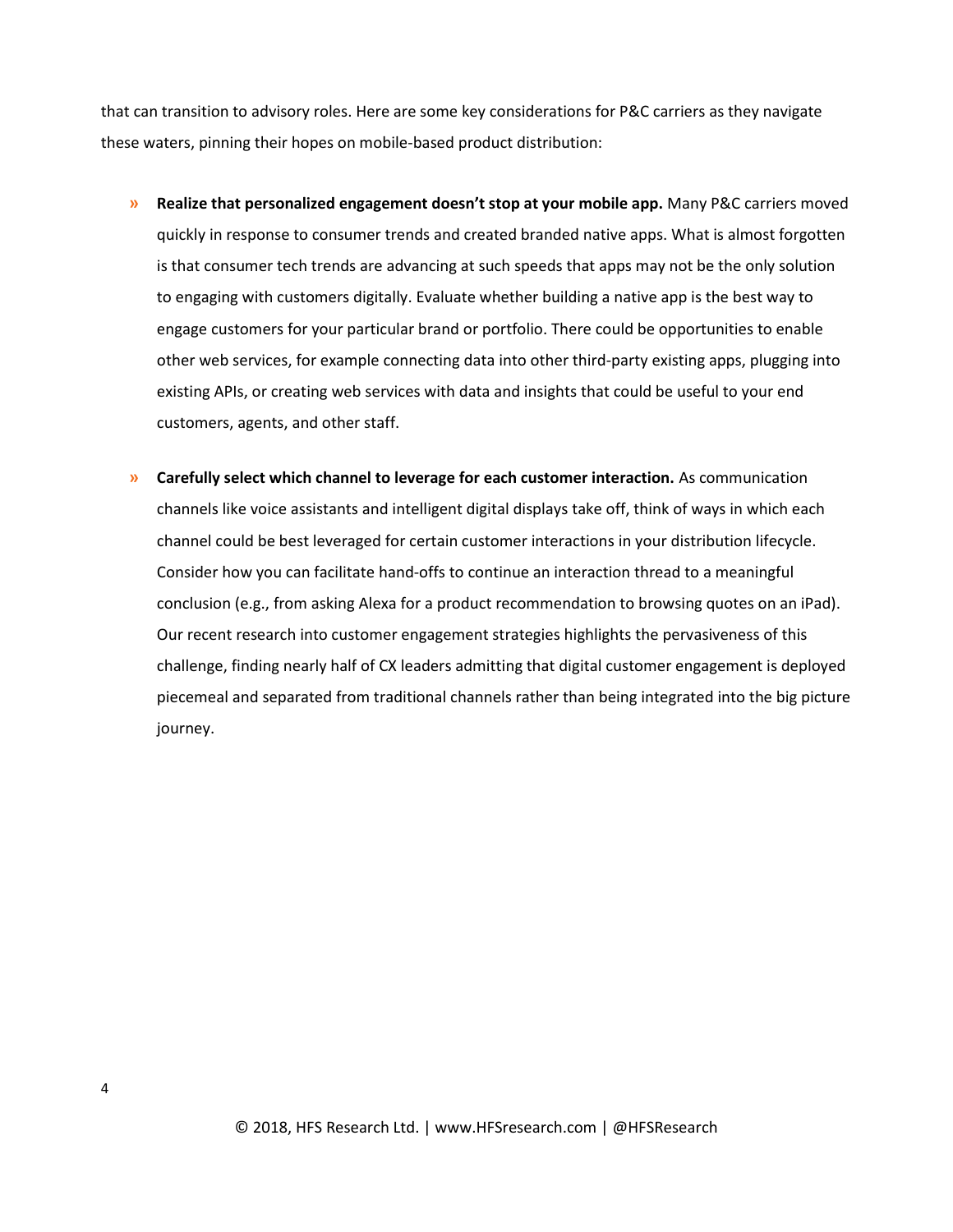# "

Our Business Transformation is CSX driven. We don't view the CX as something outside the core distribution and operations functions. As much as transformation is about expense efficiency, it is also about deploying technology and end-to-end process redesign to enhance the customer experience. Our old processes and technology often are not able to deliver the CX we want. This has led us to leveraging an expanded set of automation tools.

**—Tom Martorana, Transformation Lead & SVP Operations, CUNA Mutual Group**

- **» Use mobile technologies to push preventive insurance practices**. One of the biggest benefits of anytime-anywhere mobile access to your insurance customer base is the ability to alert them to relevant risks, often in time-sensitive scenarios. In the future, we will likely see P&C carriers play a stronger role in incentivizing customers, driving both measurement and interaction through mobile technologies. Whether you're using phone sensor data to measure and reduce distracted driving or alerting customers of predicted natural disasters, you have a strong opportunity to advance mobility-led preventive insurance.
- **» Exploit emerging tech to create super-agents and brokers**. Web portals are the weapon of choice for the majority of carriers currently investing in improving engagement between end customers and brokers. These portals allow a range of self-service features to provide product information, improve communication, provide application and policy data, and give centralized access to important forms and documents. Many technology vendors are optimizing their portals for mobile use with responsive design while others are creating apps with rich features. If you have already started down this path or are planning to launch portals soon, consider ways to enhance portals to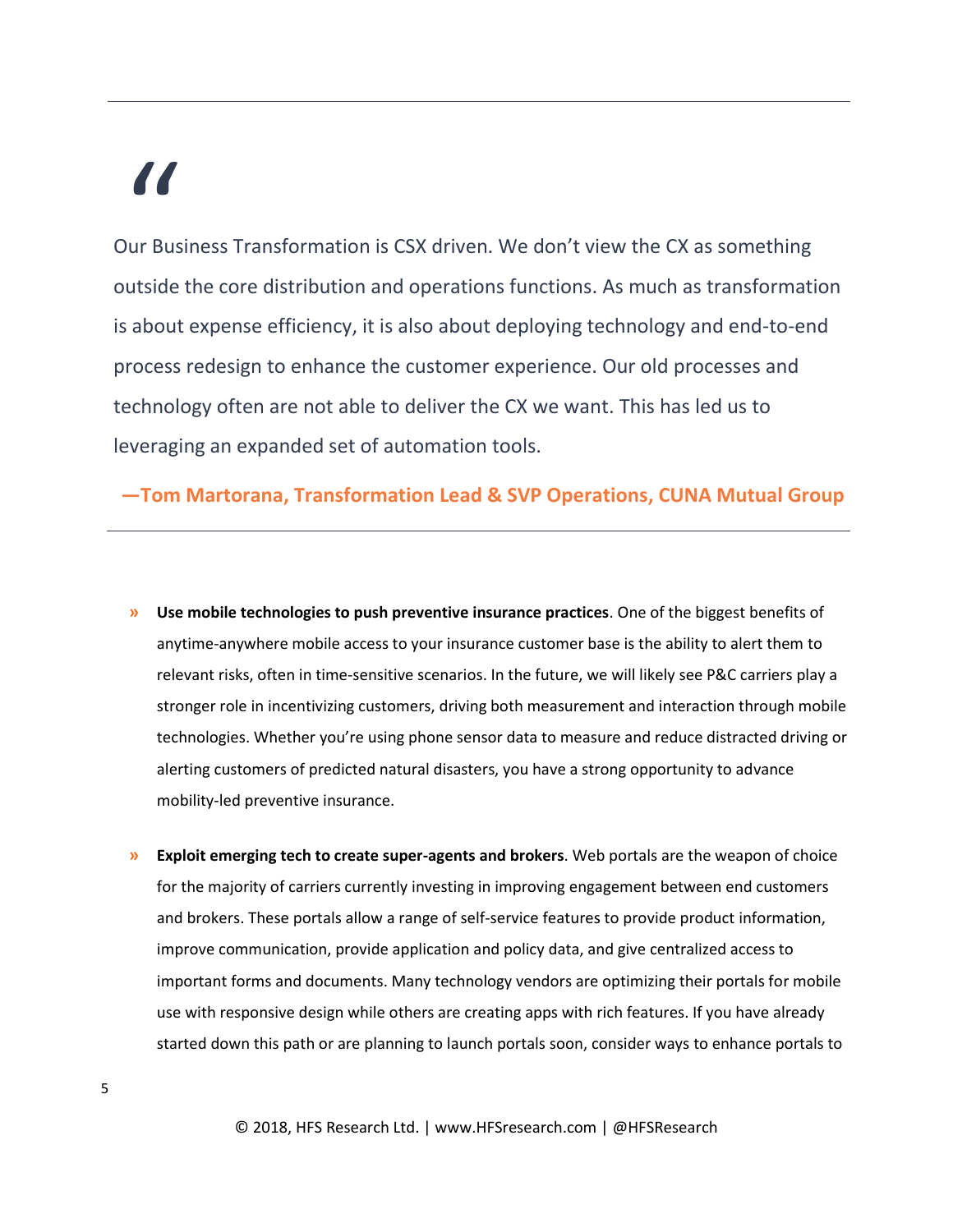improve agent/broker experiences and productivity using data and AI techniques. Advances in data manipulation and machine learning can provide insights into where to find the most profitable and likely-to-purchase categories of customers, and soon, even individual customer targets. The agents of the near future will be able to access actionable insights at their fingertips while out in the field and then provide personalized guidance to customers. Work with your data and analytics groups to enrich mobile portal capabilities, and look for technology vendors that are investing in this space.

- **» Go back to the drawing board on your product mix**. Insurtechs and innovative insurance carriers have taken the lead on personalizing insurance products. They are pushing the boundaries of usage-based, pay-as-you-go, and just-in-time insurance. Whether or not you go down this route, you will need to re-evaluate your product mix to exploit digital distribution fully. The process of digitizing distribution will see the simplest products transition to mobile, while the majority of complex products will be left behind. Aim for product simplification as a long-term goal, as it will go hand-in-hand with efforts to modernize distribution and will symbolize the ultimate shift from being product-centric to customer-centric—designing products customized for a new generation of customers.
- **» Get comfortable with non-traditional partners to create new distribution assets**. Insurance carriers have many avenues to pursue to modernize existing distribution assets. There are countless opportunities, however, to create wholly new kinds of mobile-first distribution assets. Look for data providers, device vendors, and peripheral industry players that could help you create assets such as advisory platforms or insurance coaches. Industry players such as wealth management roboadvisors could be potential partners, while device vendors such as wearable tech or drone manufacturers could be leveraged to create mobile distribution platforms.

## Ultimately, broader technology modernization can make or break mobility initiatives

To meet the changing needs and expectations of increasingly digitally native customers, carriers need a strong strategy for mobility. However, the broader transition to digital distribution will require carriers to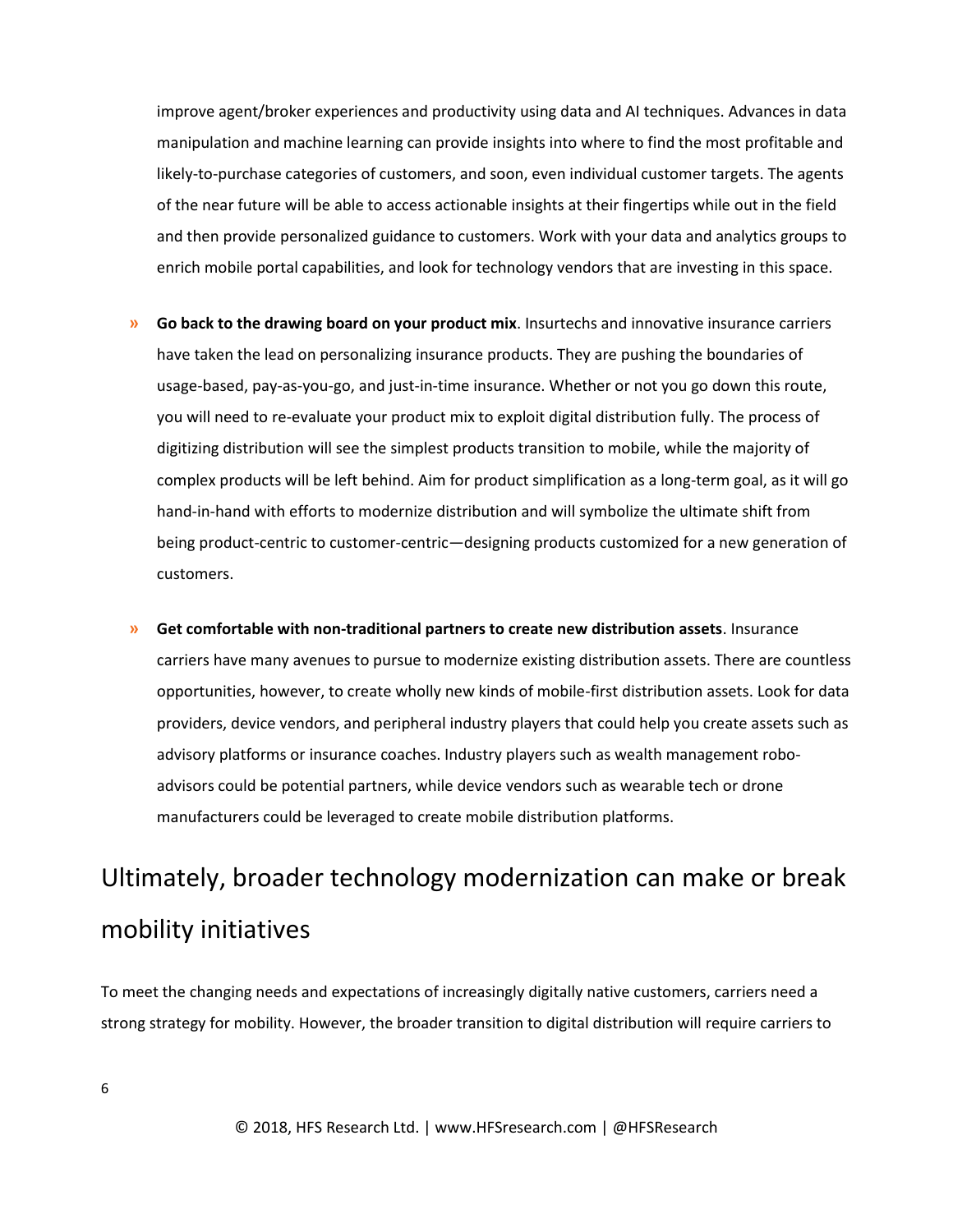invest in flexible and modernized architectures and platforms. Many mobile initiatives don't make it past their project phases because they ignore the interplay with and dependence of digital technologies on core systems. Carriers need to facilitate their technology advances in mobility with the integration of supporting technology platforms and underlying architectures.

One illustrative case is OneShield Software, which is an insurance core systems vendor. Vivek Gujral, CTO at OneShield, stresses the role of a flexible platform, "OneShield's platform has always been and will remain open and adaptable to future technologies. OneShield's Services Designer uses a collection of vendor and product-independent APIs purely as-a-service, which allows external applications to execute business transactions easily on OneShield's platform. This means we are able to expedite integration with a wide range of third-party applications for optimal business advantage and with lower implementation costs." He summarized, "Our architecture design ensures we are offering a uniform, common, and reusable set of computing assets that can be used to seamlessly enable the engagement of the customer across any communication channel, including those yet to emerge."

**The bottom line:** Distribution is at the center of insurtech disruption, led by opportunities in mobile technologies. Don't just make an app—think about how digital distribution will change your product mix, agency structures, and business models, and what technology components you will need to deliver holistically on the promise of "mobile-first" insurance.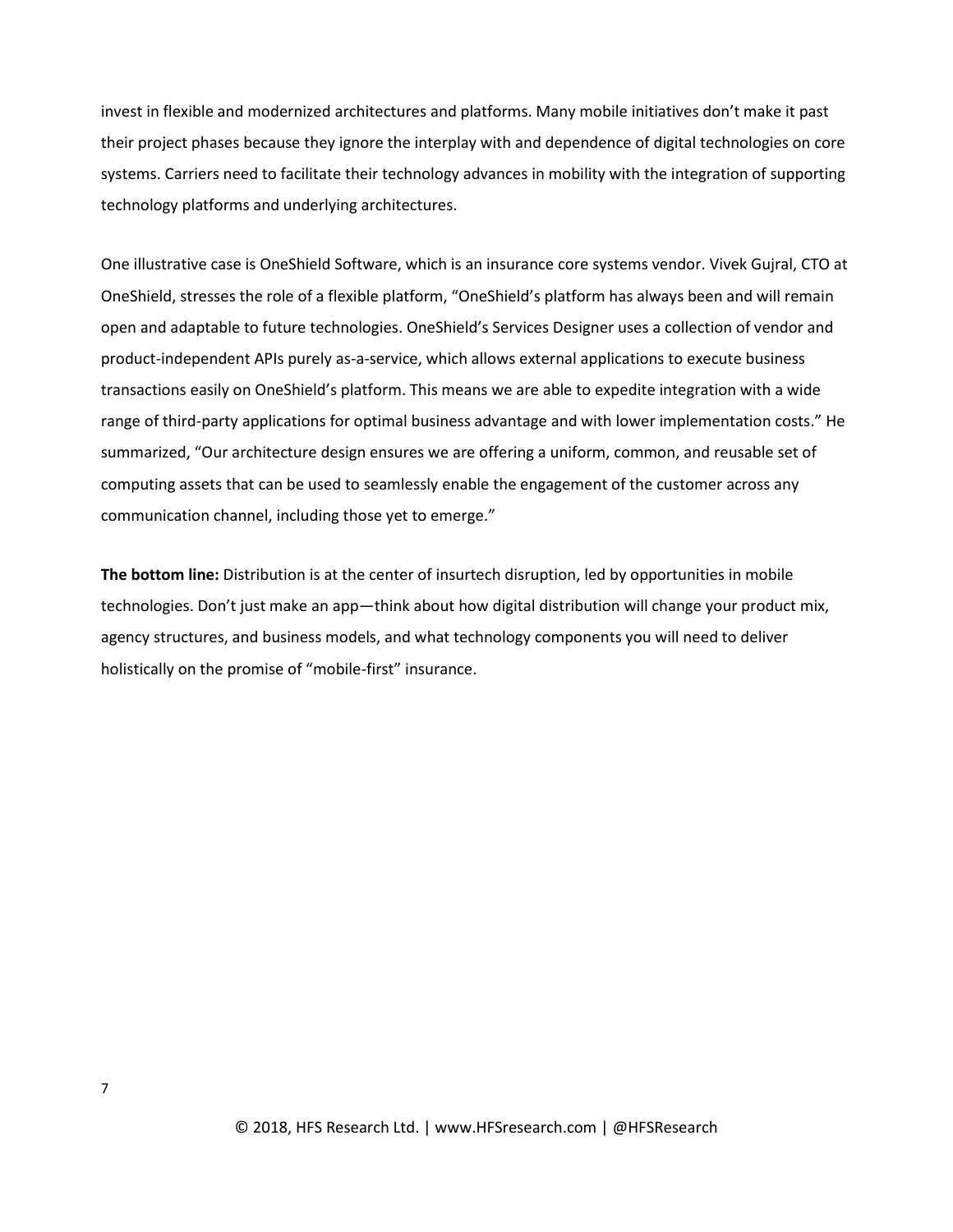### HFS Research author



### Reetika Fleming | Research Director

Reetika studies the broad use of data and analytics within enterprises, with a research focus on emerging strategies to institutionalize machine learning and other AI techniques. Her research extends into industry trends for the insurance vertical, including the impact of digital business models, IoT, Smart Analytics, and AI on property and casualty, life and annuities, and reinsurance companies [\(view bio and contact details\)](https://www.hfsresearch.com/team/reetika-fleming).